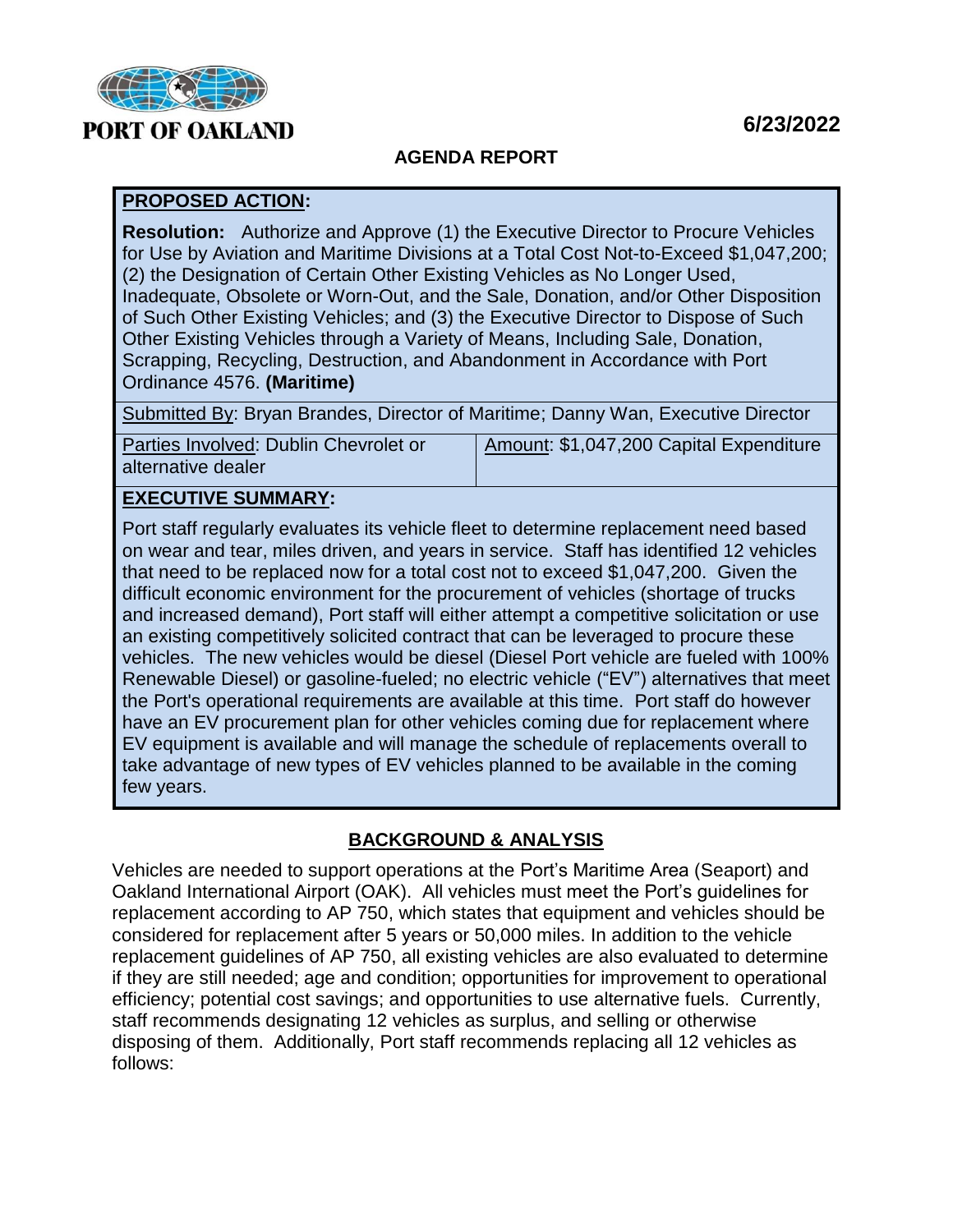| đU |  |
|----|--|
|----|--|

| <b>Aviation</b>          |      |                                  |                                   |  |
|--------------------------|------|----------------------------------|-----------------------------------|--|
| X Number                 | Year | <b>Description</b>               | <b>Estimated Replacement Cost</b> |  |
| <b>XY51</b>              | 2002 | 2 Yard Dump Work Truck           | \$75,000                          |  |
| XY39                     | 2002 | <b>Lead Painter Work Truck</b>   | \$64,000                          |  |
| <b>XY42</b>              | 2002 | <b>Utility Body Work Truck</b>   | \$64,000                          |  |
| <b>XY95</b>              | 2004 | <b>Utility Body Work Truck</b>   | \$64,000                          |  |
| <b>XS50</b>              | 2011 | ADM1 Full Size SUV <sup>1</sup>  | \$100,000                         |  |
| <b>XV56</b>              | 2006 | ADM2 Truck <sup>1</sup>          | \$95,000                          |  |
| <b>XU68</b>              | 2008 | ADM3 Truck <sup>1</sup>          | \$95,000                          |  |
| XV86                     | 2007 | ADM4 Mid-Sized SUV <sup>1</sup>  | \$75,000                          |  |
| Contingency (10%)        |      |                                  | \$63,200                          |  |
| <b>Aviation Subtotal</b> |      |                                  | \$695,200                         |  |
| <b>Harbor</b>            |      |                                  |                                   |  |
| X Number                 | Year | <b>Description</b>               | <b>Estimated Replacement Cost</b> |  |
| <b>XZ50</b>              | 2001 | <b>Garage Service Work Truck</b> | \$85,000                          |  |
| X769                     | 1993 | <b>Electrician Work Truck</b>    | \$85,000                          |  |
| X937                     | 1999 | <b>Flatbed Work Truck</b>        | \$75,000                          |  |
| <b>XZ03</b>              | 2000 | <b>Garage Service Work Truck</b> | \$75,000                          |  |
| Contingency (10%)        |      |                                  | \$32,000                          |  |
| <b>Harbor Subtotal</b>   |      |                                  | \$352,000                         |  |
|                          |      |                                  |                                   |  |
| <b>Total Cost</b>        |      |                                  | \$1,047,200                       |  |

<sup>1</sup> Airport Duty Manager (ADM) Vehicles are operated by Airside Staff 24/7 primarily on the Airfield and are outfitted for use in emergency response and to serve as incident command vehicles. These additional features including safety lights, computer systems, high viability and distinctive markings, radio systems, etc. are included in the prices shown.

The existing eight (8) work trucks (XY51, XY39, XY42, XY95, XZ50, X769, X937, XZ03) have an average age of 21 years (approx. twice the recommended useful life) and need to be replaced immediately due to normal wear and tear, as well as difficulties with finding replacement parts. These trucks are comprised of heavy-duty flatbeds, 2-yard dumps, and facilities work trucks tailored to specific trades needs for efficiency in maintenance work throughout the Port.

The existing four ADM trucks and SUVs (XS50, XV56, XU68, XV86) have an average age of 14 years (approx. four years beyond the recommended useful life, which is significant given the intensity of usage) and need to be replaced due to extreme use and wear and tear and difficulty finding replacement parts. These vehicles are operated 24 hours a day, seven days a week by Operations staff and are critical for staff to be able to inspect the OAK air operations area and runways throughout the day and night and to respond to incidents and emergencies.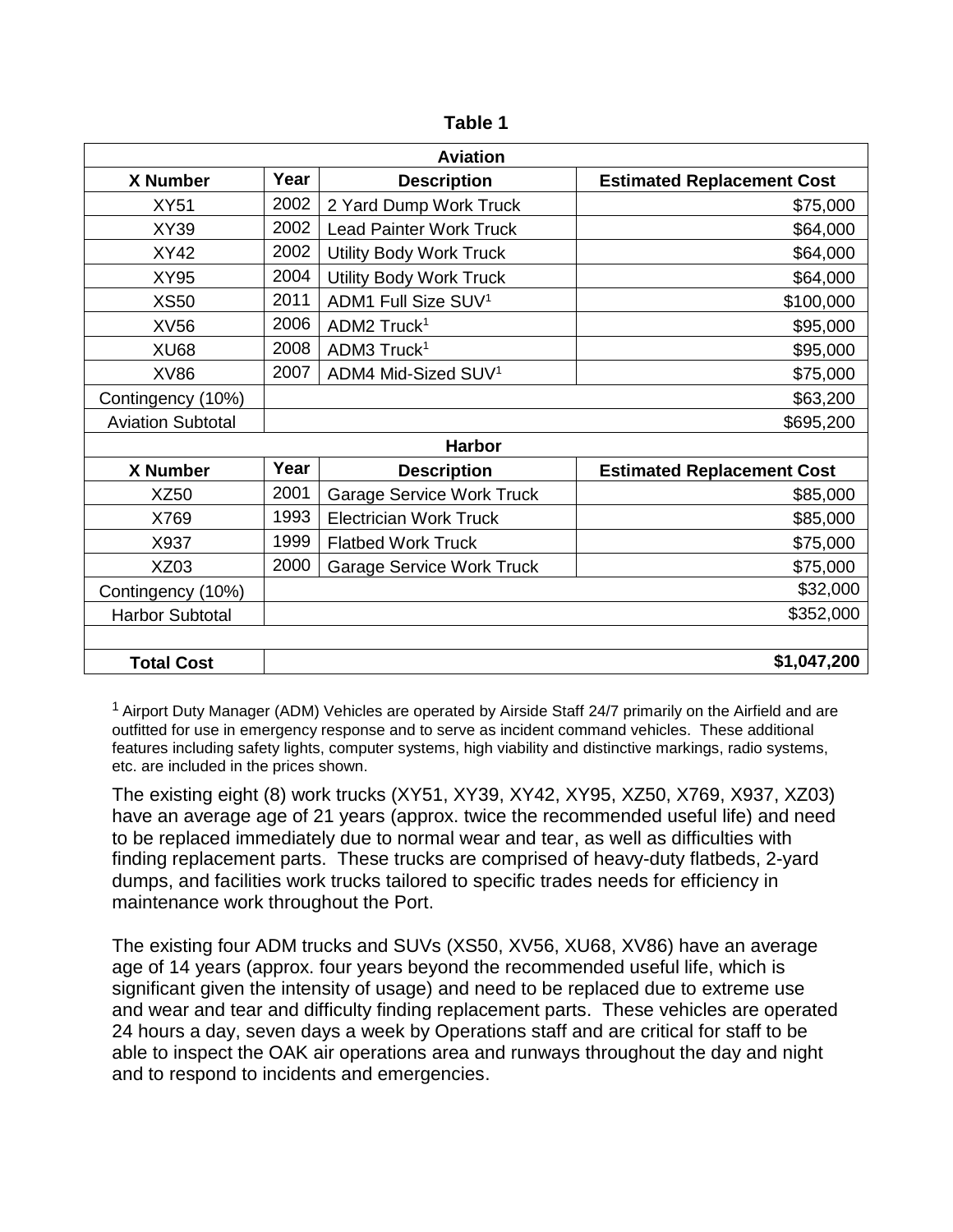The ongoing challenges in the supply chain, including the availability of raw materials, have impacted the availability of all vehicles, including EVs. Port staff are in regular communications with local dealers about vehicle availability; vehicle delivery times are currently a moving target. While the current request does not include EVs due to the specific operational criteria and types of vehicles requested at this time, there are opportunities for other vehicles that have in the past been replaced with EVs or will soon come due for replacement with EVs. Staff continue to monitor the availability of such equipment and suitability for Port work. In fact, this upcoming fiscal year staff will be seeking to purchase up to 20 EV's.

## *Port electric vehicle purchases made to date:*

- 2 15,000 lb. Fully Electric Forklifts (XQ14 and XQ15)
- 1 8,000 lb. Fully Electric Forklift (XR65)
- <sup>1</sup> 1 6,000 lb. Fully Electric Forklift (XR64)
- 1 Fully Electric 10 Passenger Van (XR70)
- 2 Fully Electric KUV Body Work Trucks (XQ18 and XQ19)

## *Near-term fleet electrification plans:*

- 3 Fully Electric Ford Mach E SUV's (We are under contract, with a PO)
- 10 **-** Fully Electric Chevrolet Silverado EV's have been reserved with Chevrolet and we have identified which vehicles they will replace (availability will be mid 2023)
- Chevrolet will be releasing 2 small SUV's (Equinox and Blazer) and a 20,000lb towing capacity Chevrolet Silverado EV in late 2023.
- Ford Lightning will not be readily available until 2024, but we will look at more Mustang Mach E options.

The goal for FY 2022/2023 is to add 20 EV's to our fleet which will be 70 to 80 percent of our vehicle purchases and to procure EVs whenever feasible. It is anticipated that in the mid-term the majority of Port owned vehicles will be EV as additional models become available.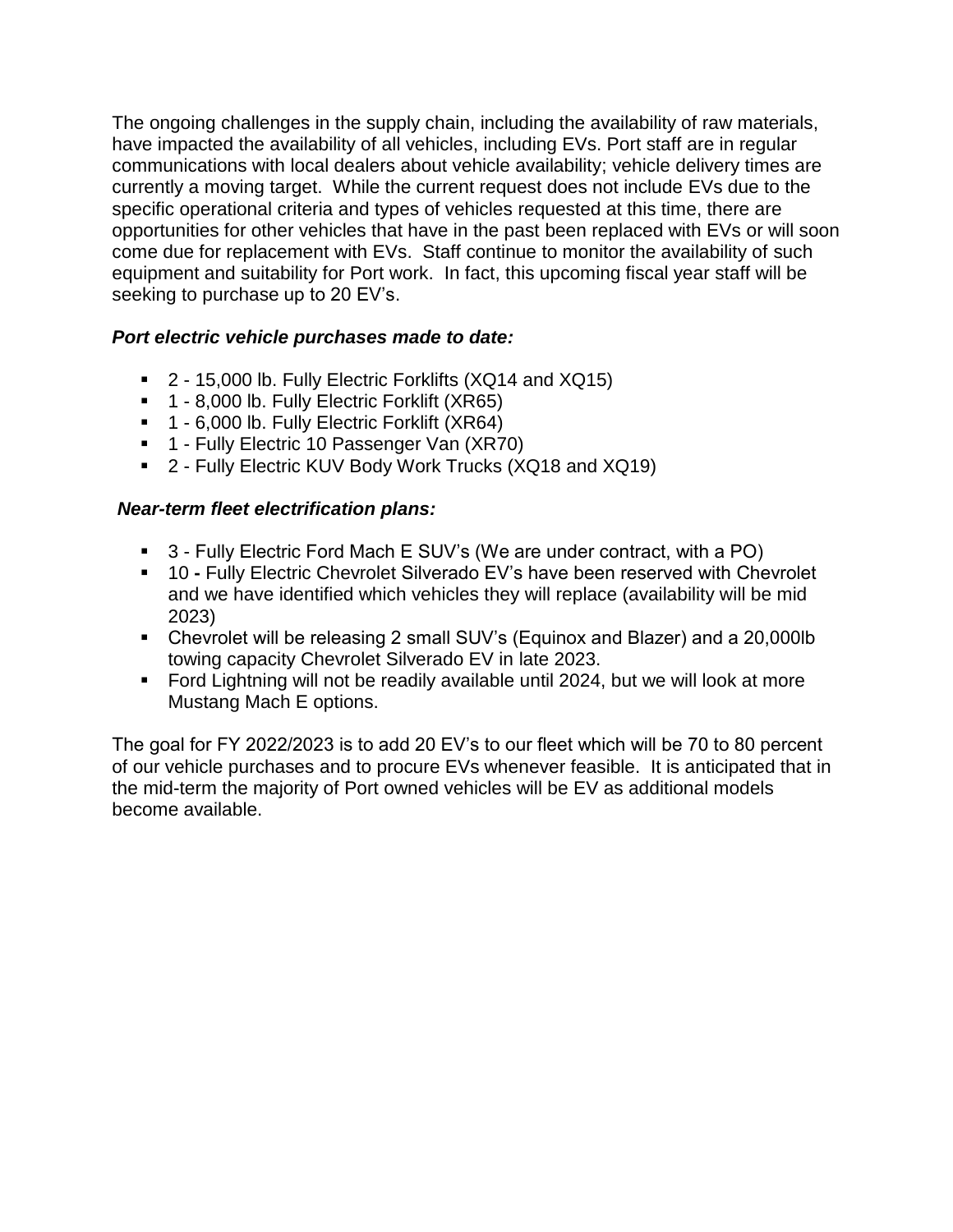# **OTHER FINDINGS AND PROVISIONS**

|                                                                                                                                                                                                                                                                                                                                                                                                           | <u> 8 MERT INDINOS AND E ROTIGIONO</u>                                                                                                                                                                                                                                                        |  |  |  |
|-----------------------------------------------------------------------------------------------------------------------------------------------------------------------------------------------------------------------------------------------------------------------------------------------------------------------------------------------------------------------------------------------------------|-----------------------------------------------------------------------------------------------------------------------------------------------------------------------------------------------------------------------------------------------------------------------------------------------|--|--|--|
| <b>ENVIRONMENTAL REVIEW</b>                                                                                                                                                                                                                                                                                                                                                                               |                                                                                                                                                                                                                                                                                               |  |  |  |
| The proposed action was analyzed under the California Environmental Quality Act<br>(CEQA) and was found to be:                                                                                                                                                                                                                                                                                            |                                                                                                                                                                                                                                                                                               |  |  |  |
| Categorically exempt under the following CEQA Guidelines Section:                                                                                                                                                                                                                                                                                                                                         |                                                                                                                                                                                                                                                                                               |  |  |  |
| Choose an item.                                                                                                                                                                                                                                                                                                                                                                                           |                                                                                                                                                                                                                                                                                               |  |  |  |
| $\boxtimes$ Exempt from CEQA because it is not a "Project" under CEQA Guidelines Section<br>$15061(b)(3)$ .                                                                                                                                                                                                                                                                                               |                                                                                                                                                                                                                                                                                               |  |  |  |
| Other/Notes:<br>П                                                                                                                                                                                                                                                                                                                                                                                         |                                                                                                                                                                                                                                                                                               |  |  |  |
| <b>BUDGET</b>                                                                                                                                                                                                                                                                                                                                                                                             |                                                                                                                                                                                                                                                                                               |  |  |  |
| $\Box$ Administrative (No Impact to Operating, Non-Operating, or Capital Budgets); OR                                                                                                                                                                                                                                                                                                                     |                                                                                                                                                                                                                                                                                               |  |  |  |
| $\Box$ Operating                                                                                                                                                                                                                                                                                                                                                                                          | $\boxtimes$ Capital<br>$\Box$ Non-Operating                                                                                                                                                                                                                                                   |  |  |  |
| Analysis: The estimated cost for Aviation's eight new vehicles, including contingency,<br>is \$695,200. The estimated cost of Maritime's five new vehicles, including contingency,<br>is \$352,000. (See Table 1 above for the estimated replacement cost of each vehicle.)<br>The budget for these vehicles has been included in the proposed Aviation and Maritime<br>Division FY 2023 capital budgets. |                                                                                                                                                                                                                                                                                               |  |  |  |
| <b>STAFFING</b>                                                                                                                                                                                                                                                                                                                                                                                           |                                                                                                                                                                                                                                                                                               |  |  |  |
| $\boxtimes$ No Anticipated Staffing Impact.                                                                                                                                                                                                                                                                                                                                                               |                                                                                                                                                                                                                                                                                               |  |  |  |
| Anticipated Change to Budgeted Headcount.                                                                                                                                                                                                                                                                                                                                                                 |                                                                                                                                                                                                                                                                                               |  |  |  |
| Reason:                                                                                                                                                                                                                                                                                                                                                                                                   |                                                                                                                                                                                                                                                                                               |  |  |  |
| Other Anticipated Staffing Impact (e.g., Temp Help).                                                                                                                                                                                                                                                                                                                                                      |                                                                                                                                                                                                                                                                                               |  |  |  |
| Reason:                                                                                                                                                                                                                                                                                                                                                                                                   |                                                                                                                                                                                                                                                                                               |  |  |  |
| <b>MARITIME AND AVIATION PROJECT</b><br><b>LABOR AGREEMENT (MAPLA):</b><br>Applies? No (Other) - see explanation<br>below.<br>$\Box$ Additional Notes: The provisions of the<br>Port of Oakland Maritime and Aviation<br>Project Labor Agreement (MAPLA) do not<br>apply to this recommended procurement.                                                                                                 | <b>LIVING WAGE</b> (City Charter § 728):<br>Applies?<br>No (Goods) – proposed action entails an<br>agreement for goods, commodities,<br>supplies, or equipment with incidental<br>service provisions (if any) that are not<br>covered by the Living Wage requirements.<br>□ Additional Notes: |  |  |  |